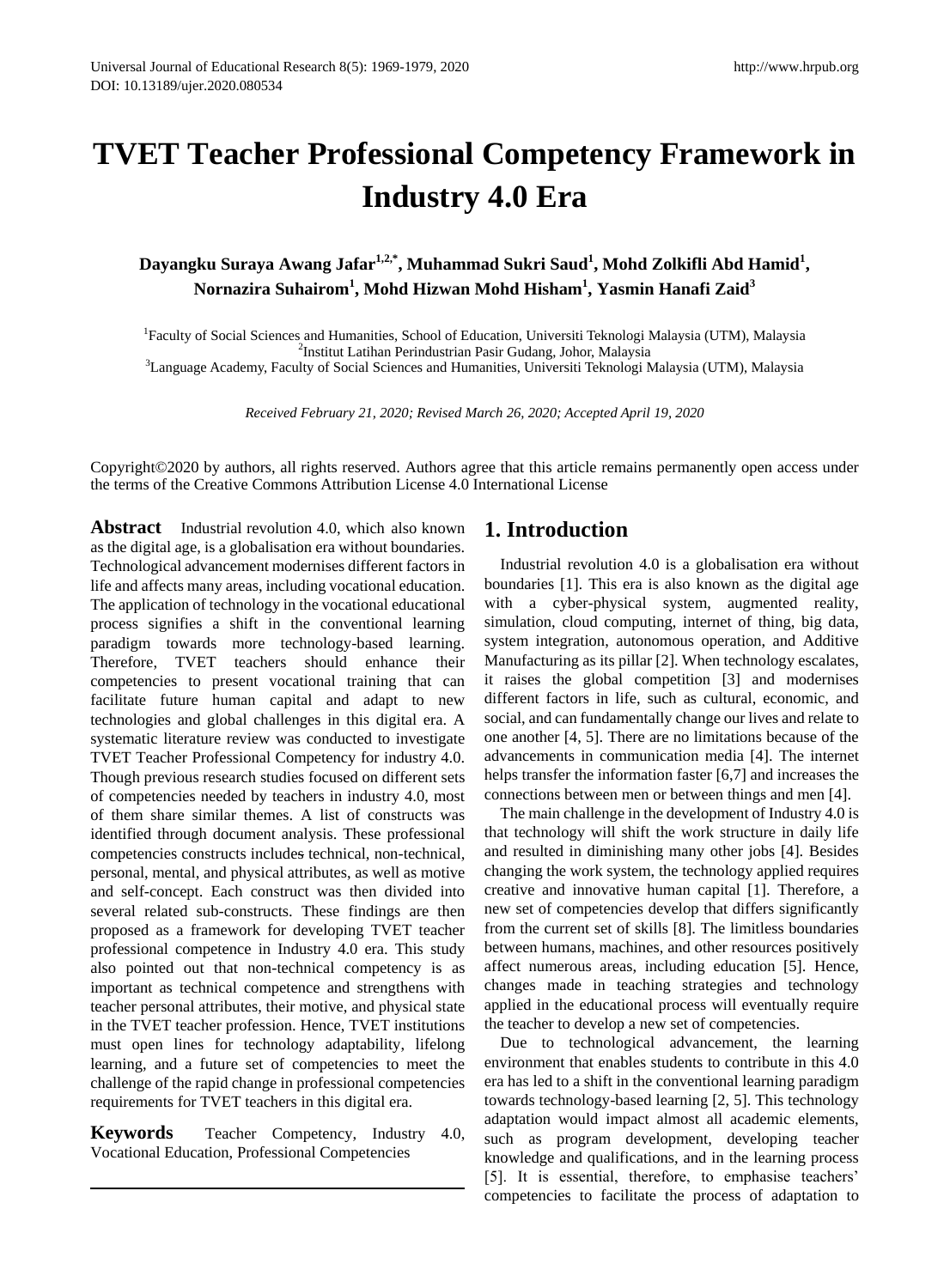technology and innovation in the educational process.

A teacher is vital to the education system [9-11]. Teachers' task is to prepare, advise, instruct, lead instruction, assess, and review student's achievement. As the world keeps changing and developing, there is a need to refine the quality of the human capital to compete on a global scale, especially in the industrial area [5]. Vocational education which is also known as technical and vocational education training (TVET) [12], emphasises education that adapts to demand-driven in the industry [3]. Thus, TVET teachers should master new competencies comprehensively to nurture graduate that meets the current industrial demand [8]. Teacher competencies are the teacher's ability to achieve learning goals in the learning process [1]. Teachers are responsible to transfer knowledge, attitude, and spiritual growth to balance academic maturity and cognitive attitudes, especially in current technology development [5]. Consequently, TVET teachers need to improve their competencies and the ability to adapt to new technologies and global challenges.

The vocational institution is aiming to produce skilled and competitive, industry-friendly graduates for the current industrial setting [3, 12, 13]. Grollmann [14] believed that becoming a vocational educator is challenging because of the broad spectrum of vocational education. Vocational teachers should extensively master their competencies to present vocational training that can facilitate future human capital that meets the necessity of this digital era [8]. Besides their pedagogical abilities, a skilled teacher requires other professional competencies to adapt accordingly in current technology [15]. Therefore, vocational teacher professional competencies need to be at par with the latest technological features. This study will identify and list the competencies required by TVET teachers to improve their performance in line with the development of the Industrial Revolution 4.0 technology.

# **2. Methodology**

This study aims to identify the list of TVET Teacher professional competencies needed in the Industrial Revolution Era and to develop the TVET Teacher Professional Competencies framework in Industry 4.0 era. The research questions that guide this study are as follows:

- 1. What are the construct of TVET teacher professional competencies that aligned with the Industrial Revolution 4.0 era?
- 2. What are the sub-construct of TVET teacher professional competencies that aligned with the Industrial Revolution 4.0 era?

Previous studies on teacher competence analysed their data using a systematic literature review (SLR) method. There are four stages of the SLR method executed in this study, which are identification, screening, eligibility, and

inclusion [16]. In the first stage, identification, a few keywords were used to identify relevant articles for this study. The main keywords chosen for inclusion in this study are "Teacher Competencies", "Industry 4.0", and "TVET". Other than that, the use of alternative terms and synonyms is also identified to accommodate variations in the spellings as shown in Table 1.

**Table 1.** Alternative keyword and synonym

| <b>Main Keyword</b>         | <b>Alternative term</b>               |  |  |  |
|-----------------------------|---------------------------------------|--|--|--|
|                             | "Educator Competencies", "Teacher     |  |  |  |
| <b>Teacher Competencies</b> | skill," "Educator Skills", "Teacher   |  |  |  |
|                             | abilities", "Educator abilities."     |  |  |  |
| Industry 4.0                | "Industrial Revolution 4.0", "Digital |  |  |  |
|                             | Era", "21st century"                  |  |  |  |

The word AND was included in the keywords for a more extensive range of findings and expand the search into a specific study of teacher competencies and the operator OR to accommodate alternative spelling and synonyms [17,18]. For this purpose, open-access journals were used, and the search was conducted on Scopus online databases. Although the Industry 4.0 concept was introduced in Germany in 2011 [19], due to rapid technological changes, this study will only refer to the article from 2015 to 2020. This effort effectively captured a sum of 208 journals and conferences related to the teacher competencies. In the screening phase to select the papers relevant for this study, the exclusion and inclusion criteria presented in Table 2 below were applied.

**Table 2.** Alternative keyword and synonym

| <b>Exclusion/Inclusion</b> | Criteria                    |
|----------------------------|-----------------------------|
|                            | Duplication (DP)            |
|                            | Language compatibility (LC) |
| Exclusion                  | No full-text (NF)           |
|                            | Non-related (NR)            |
|                            | Casually applied (CA)       |
|                            | Partially related (PR)      |
| Inclusion                  | Closely related (CR)        |

The first step in selecting the research papers was to remove identified 12 duplicate (DP) papers, leaving only 196 papers. The initial screening process also excluded all 12 papers that were not in English (LC) and 58 papers to which there was no full access (NF). This effort leaves only 126 relevant papers that were qualified for inclusion after the initial screening process. These papers were then examined further to check their eligibility for inclusion.

Since the final phase of this SLR method was to include the most relevant papers that contain teacher competencies which aligned with industrial revolution development, a thorough step was executed further on the remaining papers. The relevant papers were scrutinised further by filtering the titles and abstracts to narrow down and eliminate papers which were not related to Industry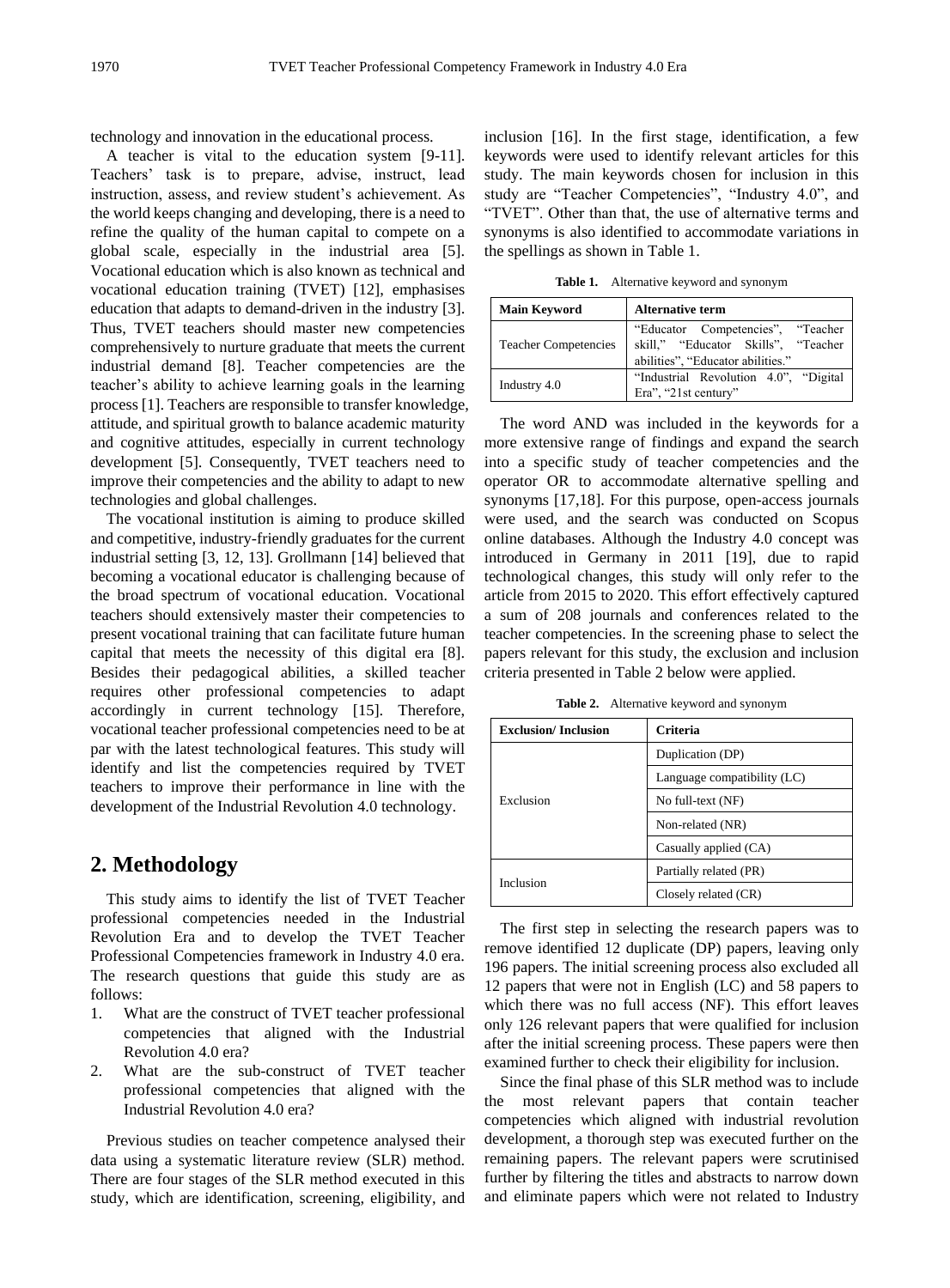4.0 and teacher competencies (NR). Those papers that loosely used the terms Industry 4.0 and teacher competencies (CA1) as well as those which addressed Industry 4.0 but did not focus on teacher competencies (CA2) were eliminated at this stage, leading to the exclusion of another 117 papers.

As a result, nine papers were selected to represent teacher competencies in industrial revolution 4.0. The eligible nine papers were classified according to two inclusion criteria. Firstly, papers that focus on teacher competencies in industry 4.0 but not specifically on the TVET teacher profession (Primary School, Secondary School, Higher Institution) (PR). Secondly, papers that explicitly discusses Industry 4.0 skills required in TVET teacher profession. Following this, a thorough study of these documents was carried out in the next step. Figure 1 below presents the SLR stages applied in this study.



**Figure 1.** Systematic Literature Review Stages

## **3. Findings**

Teacher competencies have been discussed in many previous studies. Therefore, the paper selection must strictly adhere to the teacher professional competencies that are needed to increase teacher performance in the industrial revolution 4.0 era. The document that only listed the main competencies but did not explain further about the element of the competencies discussed were considered ineligible for this analysis. As such, these documents were discarded.

The teacher competencies for Industry 4.0, presented in Table 3, were extracted from the research papers that fulfilled the eligibility criteria discussed in section 2 above. All the teacher competencies necessary for Industry 4.0 were taken into consideration, thus providing a broad set of competencies needed by TVET teachers. As illustrated in Table 3, there are a few similar competency dimension related to knowledge, skills and attitude needed by the teacher in the Industry 4.0 era discussed in each paper analyse. Each competency indicated in relevant papers was coded and categorised into five main themes, which will become one construct. Each construct consists of codes that are related to each other, which will become the sub-construct of competencies.

Teacher professional competence is defined as the skills of a professional teacher capable of realising themselves in specific types of work, adapting to the changing need in their profession, and managing their professional mobility and self-regulation [23]. Five constructs which are needed by TVET Lectures in Industry 4.0 era emerged from the analysis conducted in this study. They are technical competencies, non-technical competencies, personal attributes, motive and self-construct, and mental and physical fitness.

Technical competencies listed in this study are explicitly related to TVET teacher roles in the instructional and learning process in industry 4.0 era. The sub-constructs for technical competencies are in the aspect of mastering the subject matter, instructional planning, instructional delivery, instructional evaluation, classroom management, motivating and facilitating student, student career development, and technology application.

The second construct is non-technical. Non-technical competencies related to other value and life skills needed by TVET teachers to support the acquisition of technical competencies in the digital era. The non-technical competencies listed in this research are creativity, critical thinking, analytical, collaboration, communication, ethical, innovative, leadership, lifelong learning, professional development, research, and social and cultural awareness.

The third construct is personal attributes. Personal attributes are the characteristics and personal qualities of a TVET teacher. The finding of this study listed approach, emotion control, flexibility, humanity, openness, risk-taking, role model and team player as personal attributes needed by TVET teacher in industry 4.0 era.

Motive is also considered as one of TVET teacher professional competencies in this study. Motives are the thoughts and desires that motivate one's behaviour to do something and be more successful — this construct listed meaningfulness of life and self-concept as the finding of this study. Final constructs are physical and mental fitness that refers to the ability of TVET a teacher to endure the toughness of vocational education process. Figure 2 summarises the related sub-constructs of competency that have been categorized into five main constructs based on SLR document analysis conducted in this study to represent the professional competency framework of TVET teachers in industry era 4.0.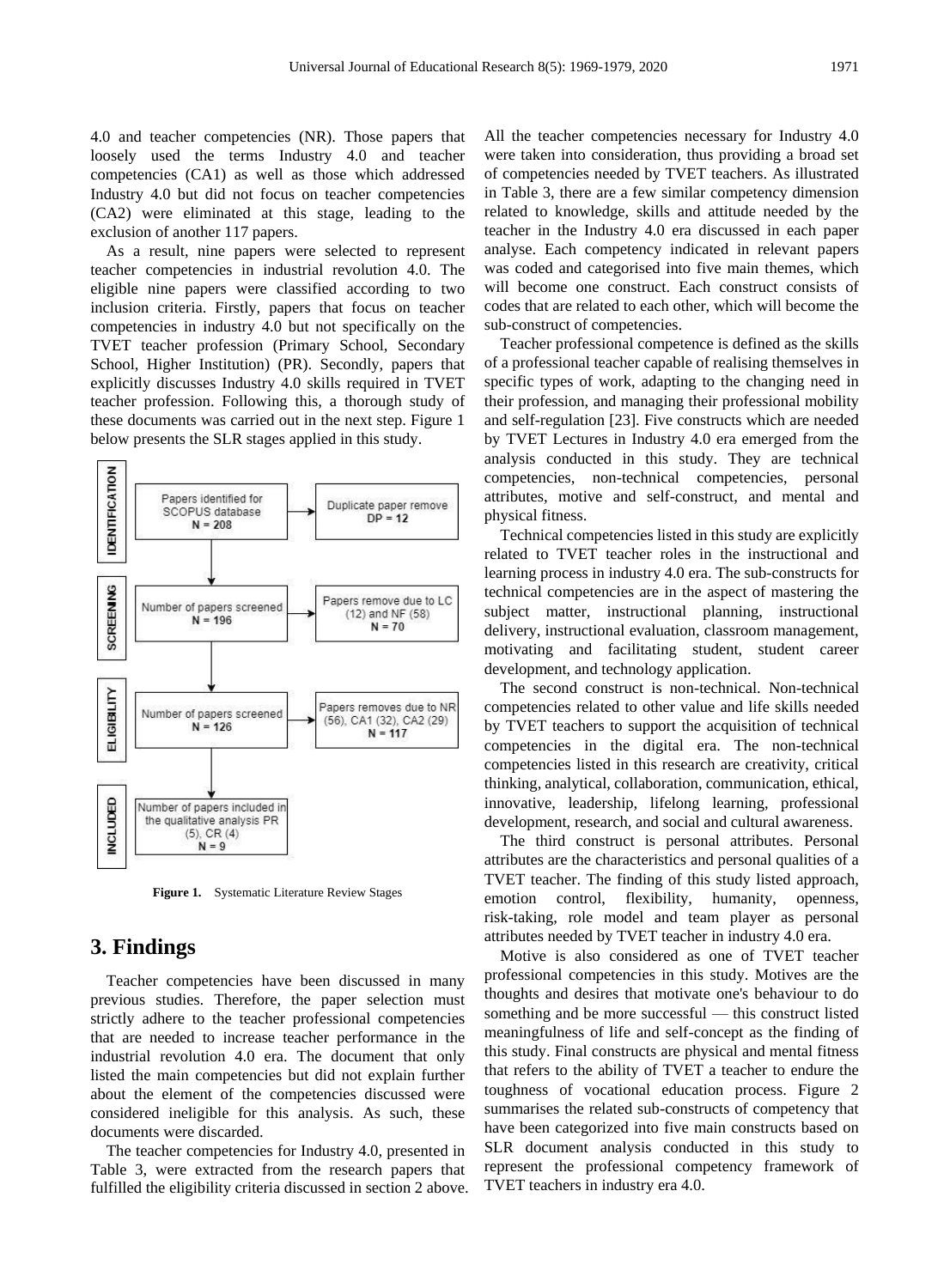**Table 3.** Analysis of TVET Teacher Professional Competencies

| Author (s)                                       | <b>Study Domain</b>                   | Methodology                                      | Construct                                                                                                                                     | Dimension                                                                                                                                                                                                                                                                                                                                                                                                                                                                                                                                                                                                                                                                                                                                                                                                                                                                                                                                                                                                                                                                                                                                                                                                                                                                                                                                                                                                                                                |
|--------------------------------------------------|---------------------------------------|--------------------------------------------------|-----------------------------------------------------------------------------------------------------------------------------------------------|----------------------------------------------------------------------------------------------------------------------------------------------------------------------------------------------------------------------------------------------------------------------------------------------------------------------------------------------------------------------------------------------------------------------------------------------------------------------------------------------------------------------------------------------------------------------------------------------------------------------------------------------------------------------------------------------------------------------------------------------------------------------------------------------------------------------------------------------------------------------------------------------------------------------------------------------------------------------------------------------------------------------------------------------------------------------------------------------------------------------------------------------------------------------------------------------------------------------------------------------------------------------------------------------------------------------------------------------------------------------------------------------------------------------------------------------------------|
| Primary,<br>Almerich et al.,<br>Secondary<br>and |                                       | Technological<br>Competence                      | 1. Handling & using a computer; 2. Basic computer application; 3. multimedia & presentation; and 4. information &<br>communication technology |                                                                                                                                                                                                                                                                                                                                                                                                                                                                                                                                                                                                                                                                                                                                                                                                                                                                                                                                                                                                                                                                                                                                                                                                                                                                                                                                                                                                                                                          |
| 2016 [20]                                        | Survey<br>Higher Education<br>Teacher | Pedagogic<br>competence                          | 1. Planning Teaching; 2. Ethical & Legal Problem; 3. Designing & enriching environment with ICT; and 4. Innovation<br>& communication         |                                                                                                                                                                                                                                                                                                                                                                                                                                                                                                                                                                                                                                                                                                                                                                                                                                                                                                                                                                                                                                                                                                                                                                                                                                                                                                                                                                                                                                                          |
| Mohamed Ally,<br>the future<br>2019.[21]         |                                       |                                                  | General<br>competencies                                                                                                                       | 1. Be comfortable working in a virtual environment; 2. Provide support of for learners regardless of location and time;<br>3. Work from anywhere and at any time; 4. Teach students life skills; 5. Keep up with emerging learning technologies to<br>use in education; 6. Keep current content area to facilitate learning; 7. Encourage students to be good citizens; 8. Basic<br>knowledge of artificial intelligence; 9. State of the art (current) knowledge in the subject area; 10. Collaborate virtually<br>with other teachers to share information on learners' progress; 11. Share effective learning practices with other teachers;<br>and 12. Prepare learners to live in harmony with the environment                                                                                                                                                                                                                                                                                                                                                                                                                                                                                                                                                                                                                                                                                                                                      |
|                                                  |                                       |                                                  | Use<br>digital<br>technology                                                                                                                  | 1. Be digitally literate; 2. Integrate technology in the curriculum seamlessly; 3. Be comfortable when using technology;<br>4. Use learning analytics to monitor individual learner progress; 5. Use assistive technology to provide support to<br>learners with special needs; 6. Integrate augmented reality, virtual reality, and mixed reality to give learners a real life<br>experience; 7. Troubleshoot basic technology problems; 8. Adapt to emerging technologies; 9. Use multimedia<br>technologies to deliver learning materials in a variety of formats; 10. Ability to independently learn how to use new<br>technology and software; 11. Use technology to provide efficient support for learners; 12. Have knowledge of the<br>culture and local practice to select the most appropriate technology; 13. Explore emerging technologies for learning; 14.<br>Use features of the technology to enrich the learning process; and 15. Adapt the technology to the needs of the learner                                                                                                                                                                                                                                                                                                                                                                                                                                                      |
|                                                  | Digital teacher of                    | conducted<br>focus<br>groups<br>and<br>interview | Develop<br>digital<br>learning resources                                                                                                      | 1. Have knowledge of the content; 2. Select the appropriate digital technology to match the content and the learning<br>outcome; 3. Create high quality digital learning materials; 4. Develop learning materials to meet specific learner's<br>needs; 5. Develop learning materials with limited knowledge of the learner (language, culture, situation); 6. Identify<br>quality and valid learning materials for learners to access; 7. Use different strategies for different learning situations; 8.<br>Use problem based learning to develop learners' high level knowledge and skills; and 9. Share learning resources with<br>other teachers.                                                                                                                                                                                                                                                                                                                                                                                                                                                                                                                                                                                                                                                                                                                                                                                                     |
|                                                  |                                       |                                                  | Re-mix<br>digital<br>learning resources                                                                                                       | 1. Select appropriate digital learning resources to maximize learning; 2. Access appropriate open education resources to<br>integrate into the curriculum; 3. Modify the learning resources to align with the learning outcome; 4. Re-mix open<br>education resources to meet the needs of individual learners; and 5. Assess the quality of open education resources.                                                                                                                                                                                                                                                                                                                                                                                                                                                                                                                                                                                                                                                                                                                                                                                                                                                                                                                                                                                                                                                                                   |
|                                                  |                                       |                                                  | Communication                                                                                                                                 | 1. Communicate at the level of the learner; 2. Use appropriate non-verbal communication when interacting with learners<br>using two-way video and text; 3. Model good digital citizenship when using social media to communicate with learners<br>and peers; and 4. Communicate in the language of the learner                                                                                                                                                                                                                                                                                                                                                                                                                                                                                                                                                                                                                                                                                                                                                                                                                                                                                                                                                                                                                                                                                                                                           |
|                                                  |                                       |                                                  | <b>Facilitate Learning</b>                                                                                                                    | 1. Personalise the learning for individual learners; 2. Respond to learners' questions in a timely manner; 3. Ability to<br>change strategies on the fly when supporting the learner to meet the learner needs; 4. Respect different learner types and<br>adapt to the learner; 5. Encourage creativity; 6. Encourage innovation; 7. Be a good listener; 8. Provide appropriate<br>feedback; 9. Show enthusiasm about the learning materials; 10. Model working in the digital age; 11. Motivate students<br>to learn; 12. Encourage social interaction between learners; 13. Ability to formulate good questions when interacting<br>with learners; 14. Model good virtual behavior; 15. Be approachable; 16. Promote and model digital citizenship and<br>responsibility; 17. Encourage authentic learning; 18. Inspire learners; 19. Create a comfortable learning atmosphere; 20.<br>Provide feedback to individual learners to meet their individual needs; 21. Interpret learner dashboard to monitor each<br>learner performance; 22. Interpret learners' question; 23. Solve learners' problems; 24. Provide support to learners who<br>are on the go; 25. Act as a coach for learners; 26. Act as a mentor for learners; 27. Support learners using digital<br>technology; 28. Be an expert in the content to help learners who will be at different points in the learning process; and<br>29. Encourage learners to think outside of the box. |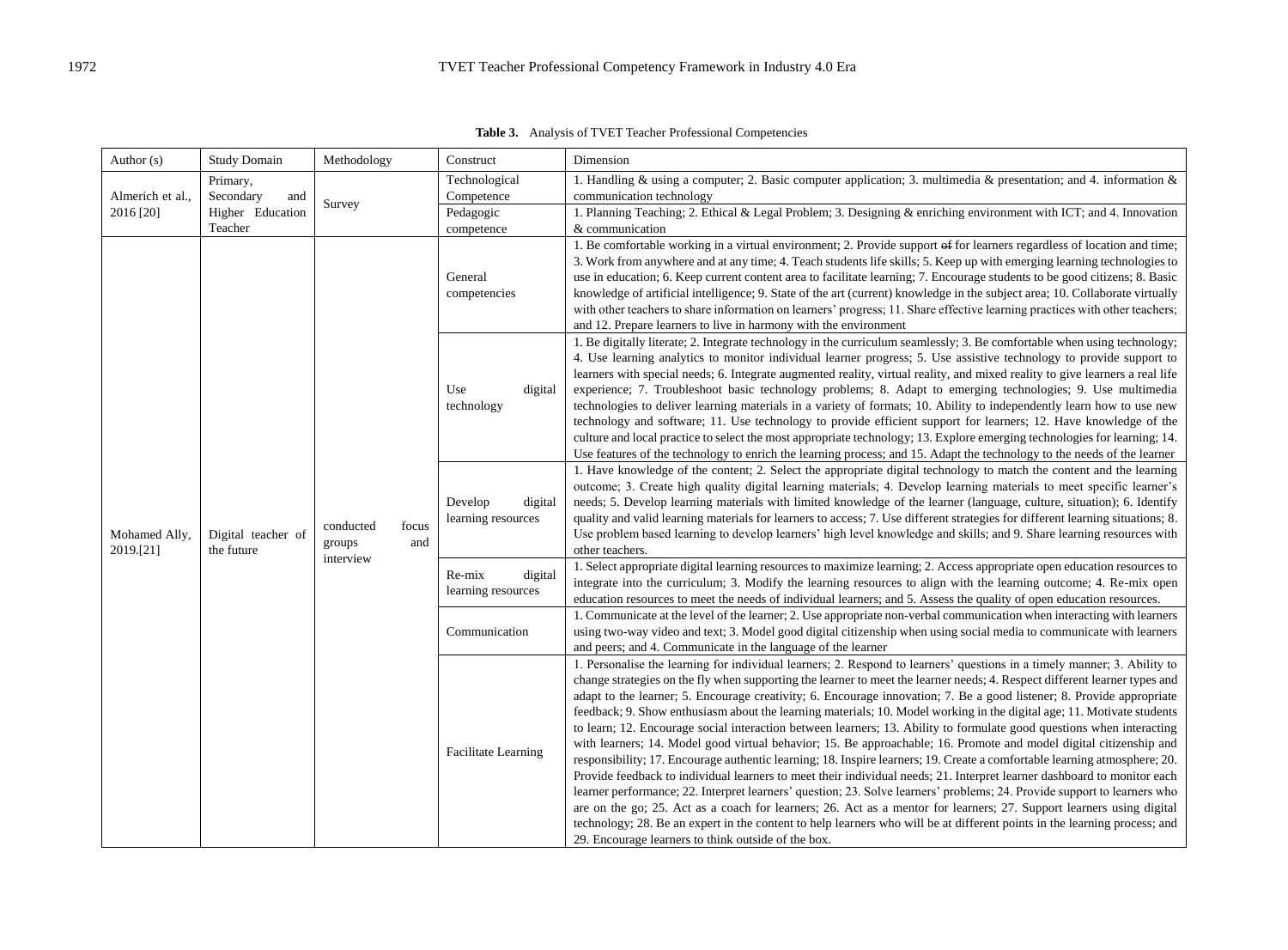|                              |                      |                                         |                                               | Pedagogical<br>strategies                                                                                                                                                                                              | 1. Use appropriate pedagogical approach to match the technology; 2. Use appropriate learning theory to develop<br>learning strategies to maximize maximise learning; 3. Offer choices and multiple options for presenting concepts<br>through resources and support options; 4. Prescribe learning activities for individual learners; 5. Use appropriate<br>collaborative online learning frameworks to encourage interaction between learners and between the teacher and the<br>learner; 6. Suggest remedial activities to help learners who need them; 7. Use a variety of learning strategies to develop<br>high-level knowledge and skills; 8. Use interactive strategies such as serious games and simulations to motivate<br>learners; 9. Engage learners during the learning process; 10. Suggest additional learning activities for learners who need<br>them; 11. Use problem based learning to encourage high-level learning; and 12. Encourage learners to learn<br>independently. |
|------------------------------|----------------------|-----------------------------------------|-----------------------------------------------|------------------------------------------------------------------------------------------------------------------------------------------------------------------------------------------------------------------------|-------------------------------------------------------------------------------------------------------------------------------------------------------------------------------------------------------------------------------------------------------------------------------------------------------------------------------------------------------------------------------------------------------------------------------------------------------------------------------------------------------------------------------------------------------------------------------------------------------------------------------------------------------------------------------------------------------------------------------------------------------------------------------------------------------------------------------------------------------------------------------------------------------------------------------------------------------------------------------------------------|
|                              |                      |                                         |                                               | Assess learning                                                                                                                                                                                                        | 1. Select assessment strategies to match the learning outcomes; 2. Use assessment strategies to measure learners'<br>performance; 3. Use virtual assessment strategies to assess performance; and 4. Provide feedback for learners.                                                                                                                                                                                                                                                                                                                                                                                                                                                                                                                                                                                                                                                                                                                                                             |
|                              |                      |                                         |                                               | Personal<br>characteristics                                                                                                                                                                                            | 1. Be socially responsible for the use of resources and be environmental friendly; 2. Be a good role model for learners;<br>3. Work in virtual teams to share information with other teachers; 4. Accept innovation in the learning system; 5. Show<br>enthusiasm virtually; 6. Be a lifelong learner; 7. Keep learners' information confidential; 8. Consider privacy issues and<br>keep learner information; 9. Think digitally; 10. Be openminded; 11. Be sensitive to learner's individual differences; 12.<br>Use good social skills when working virtually; 3. Be flexible and adaptable in the modern digital age; 14. Show<br>empathy by maintaining humanity virtually; and 15. Model good virtual behaviour.                                                                                                                                                                                                                                                                          |
|                              |                      |                                         |                                               | Personal Traits<br>&<br>Professionalism                                                                                                                                                                                | 1. Culture and Virtue; 2. Laws and Regulations; 3. Entrepreneurial and Soft Skills; 4. Professional Services; and 5.<br>Leadership and Management                                                                                                                                                                                                                                                                                                                                                                                                                                                                                                                                                                                                                                                                                                                                                                                                                                               |
| Ismail et al.,<br>2018 [22]  | <b>TVET Educator</b> | focus<br>group<br>discussion            | Teaching & Learning<br>and Training           | 1. TVET Curriculum Planning and Development; 2. TVET Curriculum Delivery; 3. TVET Curriculum Evaluation; and<br>4. Academic Advisory                                                                                   |                                                                                                                                                                                                                                                                                                                                                                                                                                                                                                                                                                                                                                                                                                                                                                                                                                                                                                                                                                                                 |
|                              |                      |                                         |                                               | Technical<br>and<br>Innovation.                                                                                                                                                                                        | 1. Industrial Training and Project Supervision; 2. Research and Innovation; and 3. Workshop and Laboratory<br>Management                                                                                                                                                                                                                                                                                                                                                                                                                                                                                                                                                                                                                                                                                                                                                                                                                                                                        |
|                              | School teachers'     | survey                                  |                                               | activity-related                                                                                                                                                                                                       | 1. Professional competence; 2. Management; 3. Autonomy (independence); 4. Stability; 5. Service/dedication; 6.                                                                                                                                                                                                                                                                                                                                                                                                                                                                                                                                                                                                                                                                                                                                                                                                                                                                                  |
| Symanyuk $\&$<br>Pecherkina, |                      |                                         | component<br>personality-related<br>component | Challenge; 7. Lifestyles integration; and 8. Entrepreneurial creativity<br>1. life purpose; 2. life process; 3. life result; 4. locus of control $-1$ ; 5. locus of control $-$ life; and 6. meaningfulness of<br>life |                                                                                                                                                                                                                                                                                                                                                                                                                                                                                                                                                                                                                                                                                                                                                                                                                                                                                                                                                                                                 |
| 2019 [23]                    |                      |                                         |                                               | socio-communicative<br>adaptability                                                                                                                                                                                    | 1. Desire for consensus; 2. Tolerance; 3. Optimism; and 4. frustration tolerance                                                                                                                                                                                                                                                                                                                                                                                                                                                                                                                                                                                                                                                                                                                                                                                                                                                                                                                |
| Wagiran et al.,<br>2019 [8]  | Vocational teacher   | Focus<br>group<br>discussions<br>survey |                                               | Curriculum                                                                                                                                                                                                             | 1. Managing classroom; 2. Managing practicum; 3. Arranging theoretical lesson; 4. Applying instructional method; 5.<br>Conducting contextual learning; 6. Able to do research; 7. Understanding curriculum organization; 8. Conducting<br>lesson; 9. Conducting assessment; 10. Involving in learning innovation; 11. Understanding standard of learning<br>competencies; 12. Having information literacy; 13. Leading discussion; 14. Having educational insight; 15. Planning<br>assessment; 16. Writing lesson plan; and 17. Accomplishing learning Administration                                                                                                                                                                                                                                                                                                                                                                                                                           |
|                              |                      |                                         |                                               | Content                                                                                                                                                                                                                | 1. Selecting/developing learning resources; 2. Designing learning material more interesting; 3. Organizing content of<br>subject matter; 4. Mastering practicum content; 5. Mastering theory; and 6. Understanding content of lesson                                                                                                                                                                                                                                                                                                                                                                                                                                                                                                                                                                                                                                                                                                                                                            |
|                              |                      |                                         | and                                           | Technology                                                                                                                                                                                                             | 1. Having computer literacy; 2. Using ICT for teaching; 3. Using educational technology; 4. Using media and<br>educational tools; 5. Using technological equipment; 6. Having knowledge of recent technology; and 7. Creating media                                                                                                                                                                                                                                                                                                                                                                                                                                                                                                                                                                                                                                                                                                                                                             |
|                              |                      |                                         |                                               | Way of Thinking                                                                                                                                                                                                        | 1. Creative; 2. Creative problem solving; 3. Critical thinking; 4. Decision making; 5. Having global views; 6. Initiative;<br>7. Innovative; 8. Interactive; 9. Leadership; 10. Open minded; 11. Outcome oriented; 12. Productive; 13. Risk taking;<br>14. Self-regulated; 15. Systemic thinking; 16. Time management; 17. Willingness to learn; 18. Working effectively; 19.<br>Working under pressure; and 20. Written communication skill                                                                                                                                                                                                                                                                                                                                                                                                                                                                                                                                                    |
|                              |                      |                                         |                                               | Student                                                                                                                                                                                                                | 1. Understanding student characteristics; 2. Motivating students; and 3. Planning educating lesson                                                                                                                                                                                                                                                                                                                                                                                                                                                                                                                                                                                                                                                                                                                                                                                                                                                                                              |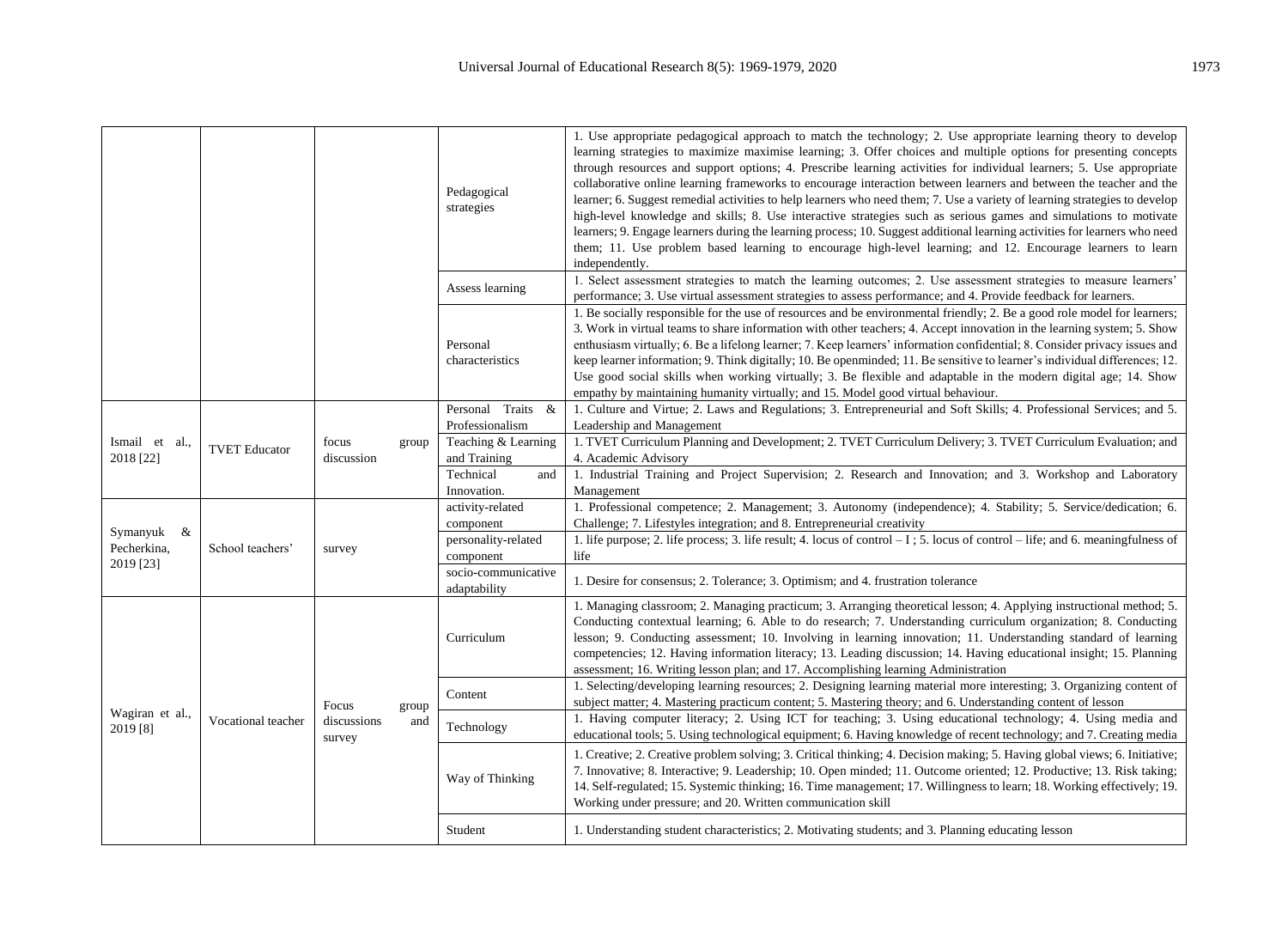|                               |                                  |                   | Living in the world                 | 1. Able to manage conflict; 2. Applying ethics 3. Calm and confident; 4. Compliance with rule; 5. Discipline; 6.<br>Empathy; 7. Encouraged to achieve; 8. Exemplary; 9. Flexible and adaptive; 10. Friendly and sociable; 11. Health and<br>stamina; 12. Honest and trustable; 13. Involving in school empowerment; 14. Knowing school condition; 15. Knowing<br>school environment; 16. Mature; 17. Neat performance; 18. Orderline; 19. Polite; 20. Positive work attitude; 21.<br>Prestige; 22. Religious; 23. Respectful; 24. Responsible; 25. Self-concept; 26. Self-control; 27. Spirit at work; 28.<br>Tolerance; and 29. Work ethic |
|-------------------------------|----------------------------------|-------------------|-------------------------------------|---------------------------------------------------------------------------------------------------------------------------------------------------------------------------------------------------------------------------------------------------------------------------------------------------------------------------------------------------------------------------------------------------------------------------------------------------------------------------------------------------------------------------------------------------------------------------------------------------------------------------------------------|
|                               |                                  |                   | Methods of working                  | 1. Able to give advice; 2. Able to share creative ideas; 3. Able to speak foreign language; 4. Collaborative with school<br>elements; 5. Communication skills; 6. Competitive and sportsmanlike; 7. Cooperative; 8. Implementing plans; 9.<br>Listening skill; 10. Negosiation; 11. Organisation skill; 12. Organising programs; 13. Presentation skill; 14. Report and<br>evaluate activities; 15. Report writing; 16. Supple and polite in communication; and 17. Working durability                                                                                                                                                      |
|                               |                                  |                   | Tools for working                   | 1. Able to analyse information; 2. Able to create timetable; 3. Able to plan programs; 4. Able to use IT                                                                                                                                                                                                                                                                                                                                                                                                                                                                                                                                    |
| Abdullah et al.,              |                                  |                   | Professionalism                     | 1. Professional ethics; 2. Professional character; 3. Potential; and 4. Practice of professional learning community                                                                                                                                                                                                                                                                                                                                                                                                                                                                                                                         |
| 2019 [24]                     | <b>TVET</b> lecturer             | Survey            | Generic                             | 1. Communicative skills; 2. Collaborative skills; 3. Problem-solving skills; 4. Decision-making skills; 5. Interpersonal<br>skills; 6. Entrepreneurship skills; 7. Management; and 8. ICT                                                                                                                                                                                                                                                                                                                                                                                                                                                   |
|                               | Trainee teachers                 | Document Analysis | Motivational<br>and<br>target-based | 1. Understanding the importance of using ICT, including ePortfolio in professional activity; 2. Motivation for using ICT<br>in professional activity(including ePortfolio); 3. Network etiquette (including information security), protection of<br>personal data in ePortfolios                                                                                                                                                                                                                                                                                                                                                            |
|                               |                                  |                   | Cognitive<br>activity-based         | 1. Understanding the nature and content of information; 2. Reviewing, searching and selecting data, information and<br>educational content to create and develop an ePortfolio; and 3. Evaluation and management of data, information and<br>content by means of ePortfolio                                                                                                                                                                                                                                                                                                                                                                 |
| Smolyaninova<br>&             |                                  |                   | Communicative                       | 1. Interaction by means of ICT in information and educational environment (IEE); 2. Exchange and mediation by means<br>of ICT in IEE; and 3. Collaboration using ICT, including ePortfolio, in IEE                                                                                                                                                                                                                                                                                                                                                                                                                                          |
| Bezyzvestnykh,<br>2019 [25]   |                                  |                   | Tool-based<br>and<br>activity-based | 1. Development of educational content by means of ePortfolio; 2. Development of an ePortfolio; and 3. Integration and<br>processing of educational (e-learning) content by means of ePortfolio                                                                                                                                                                                                                                                                                                                                                                                                                                              |
|                               |                                  |                   | Reflexive<br>and<br>evaluative      | 1. Design and evaluation of individual progress, individual educational trajectory by means of ePortfolio; 2. Assessing<br>adequate use of ICT; and 3. Assessing pedagogical support of students' reflection of the results of individual<br>educational trajectories being implemented, curricular, and projects by means of ePortfolio                                                                                                                                                                                                                                                                                                    |
|                               |                                  |                   | Personality-related<br>and creative | 1 Creative use of ICT in professional activity; 2. Identification of individual needs; 3 creative character of using ICT by<br>means of ePortfolio; and 4. Identifying ICT competency defciencies                                                                                                                                                                                                                                                                                                                                                                                                                                           |
| Rofiq et<br>al.,<br>2018 [26] | Vocational teacher<br>candidates | Survey            | Pedagogic                           | 1. Able to prepare the learning tools; 2. Mastery of the learning strategy; 3. Able to educate; 4. Mastery the information<br>technology to support the learning; 5. Able to create a pleasant learning atmosphere; 6. Able to make and use a learning<br>media; 7. Have skill of class mastery; 8. Have presentation skills; 9. Emphasizes on student creativity; 10. Can deliver<br>the knowledge to students; and 11. Able to apply bilingual learning, mastering the foreign languages (especially<br>English)                                                                                                                          |
|                               |                                  |                   | Field of the Expertise              | 1. Mastery of the basic theory of engineering; 2. Mastery of both theoretical and practical material in mechanical<br>engineering; 3. Mastery of the knowledge and skills on productive subjects to the complex level; 4. Have the field of<br>expertise, proven by a certificate of competence; 5. Having competency in the field of expertise according to industry<br>standards to prepare prospective workers; 6. Mastery a particular field in depth (specialist); and 7. Have experience in<br>the field (industry) as supporting competence                                                                                          |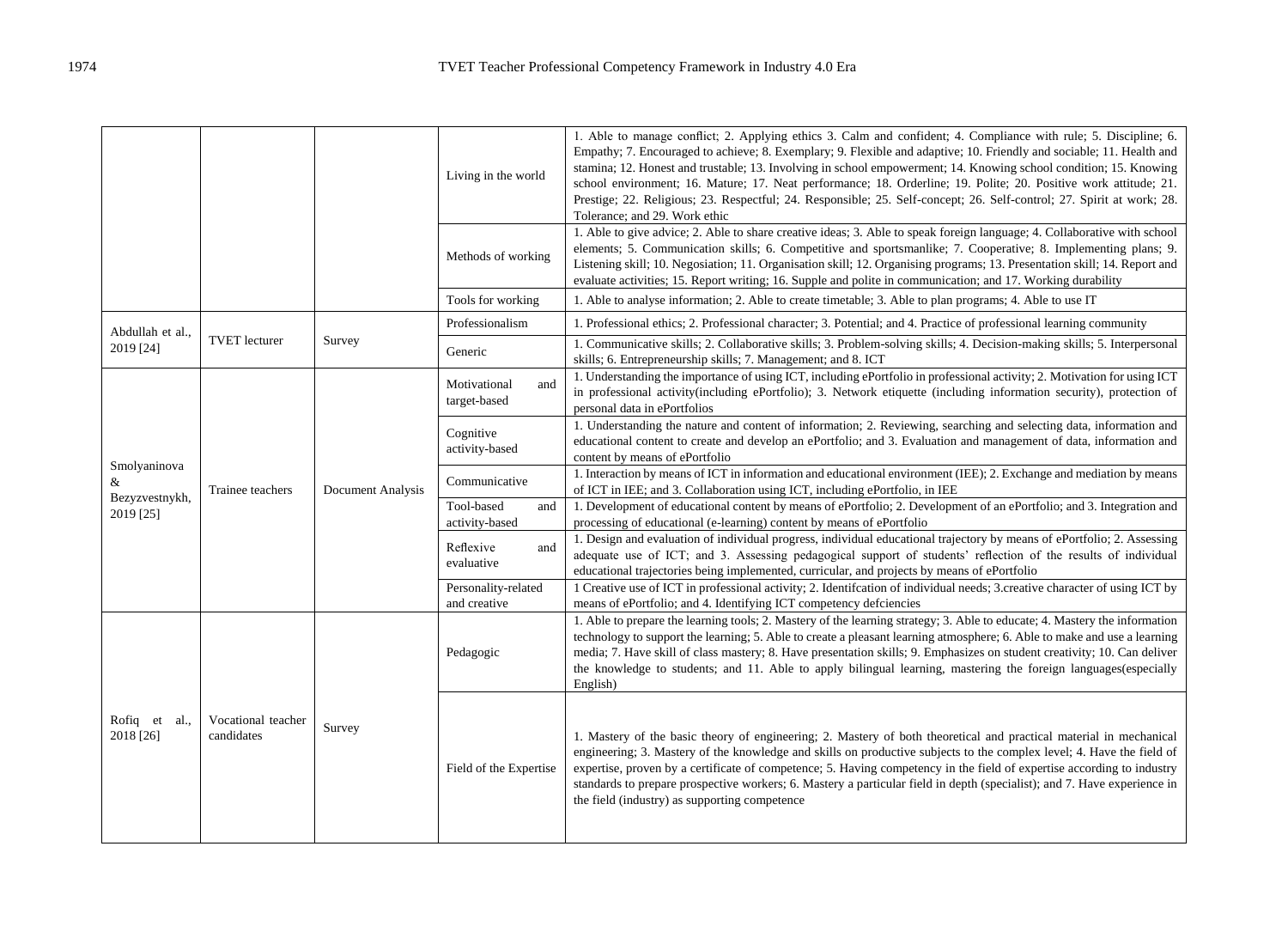|                               |                                  | Managerial | Have a managerial competency |                                                                                                                                                                                                                                                                               |
|-------------------------------|----------------------------------|------------|------------------------------|-------------------------------------------------------------------------------------------------------------------------------------------------------------------------------------------------------------------------------------------------------------------------------|
|                               |                                  |            | Personality                  | 1. Have a strong personality; 2. Have a tough mental; 3. Self-confident; 4. Noble character; 5. Have an awareness as<br>educator and 6. Always perform self-development                                                                                                       |
|                               |                                  |            | Social                       | 1. Able to interact with the entire school's communities; 2. Adaptive to technological developments; and 3. Able to<br>provide a career understanding to students                                                                                                             |
| Thongkam et<br>al., 2018 [27] | Vocational college<br>instructor | Survey     | Knowledge                    | 1. Classroom management; 2. Measurement and evaluation; 3. Research on development technology; 4. curriculum and<br>learning management; 5. being a professional teacher; 6. psychology for teachers; 7. self-improvement; 8.<br>Communication; and 9. professional knowledge |
|                               |                                  |            | Skill                        | 1. Measurement and evaluation; 2. Classroom management skill 3. curriculum and learning management skill; 4.<br>Psychology for teacher skill; 5. Communication; 6. Research on development skill; 7. Technology skill and 8.<br>Self-improvement skill                        |
|                               |                                  |            | Attribute                    | 1. Attitude towards the teaching profession; 2. Personality; and 3. Ethics of the teaching profession                                                                                                                                                                         |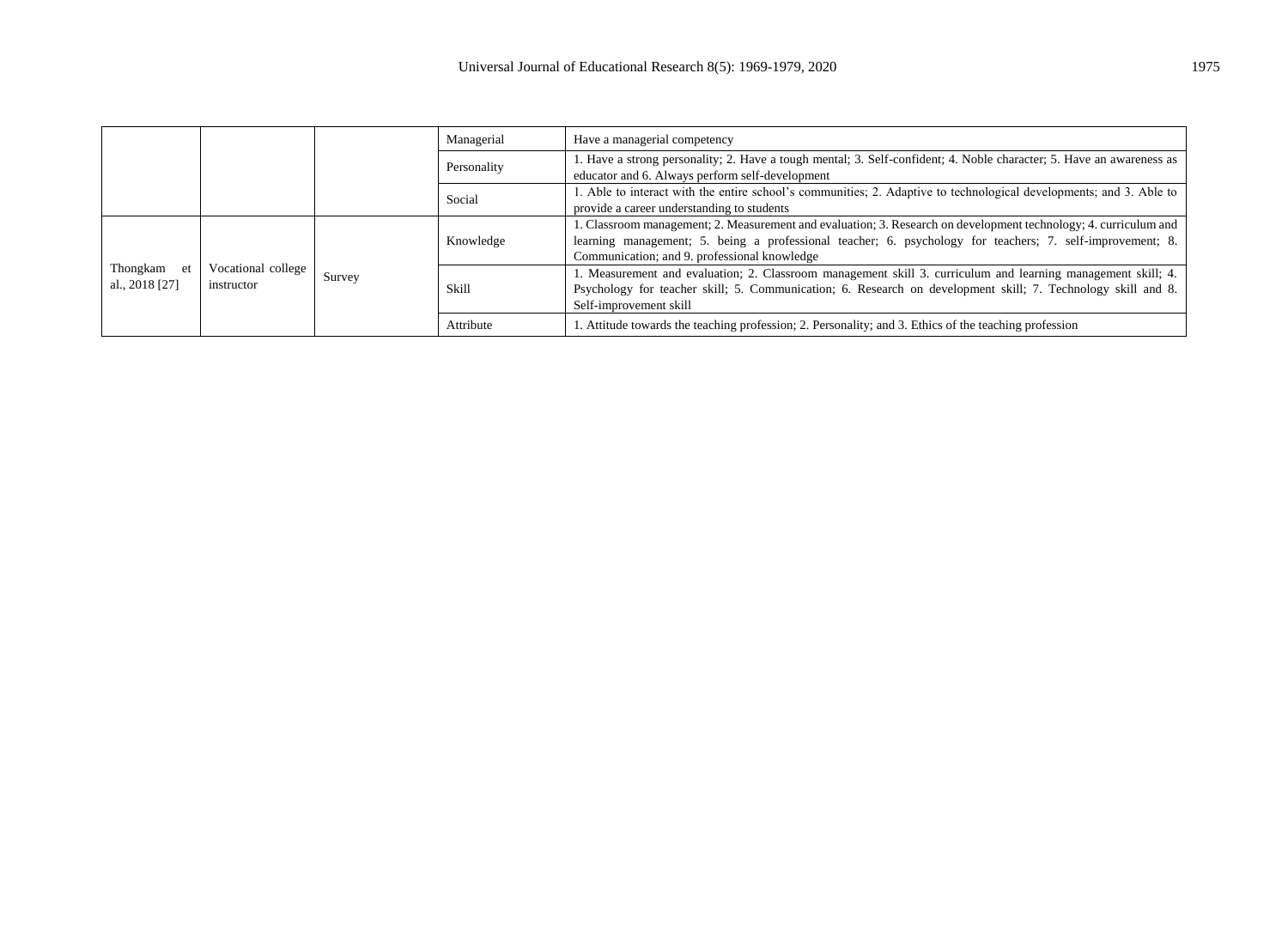

**Figure 2.** Proposed TVET Teacher Professional Competency Framework in Industry 4.0 Era

# **4. Discussion**

#### **4.1. Technical Competencies**

Teachers' roles are to prepare, advise, instruct, lead instruction, assess, and review students' achievement. TVET teacher involves theoretical and practical learning sessions in diverse ways. Hence, the emphasis in technical competencies is vital for TVET teacher professional development in the Industrial Era [22]. This technical competency includes instructional planning, instructional delivery, instructional evaluation, classroom management, motivating and facilitating student, student career development, technology application and mastering subject matter that is important to TVET education in industry 4.0 era.

During the instructional planning process, TVET teacher should able to evaluate the technological resources available [20] before selecting an appropriate learning tool and resources [8,26]. They need to plan, design and organize their curriculum material [8,20,22] and write lesson plans which are [8] suitable to the technological resources available to maximize the learning [21]. However, teachers today face students who use smart devices since their early age [21]. Hence, it is essential that the TVET teacher efficiently plan and prepare their teaching activities [28]. TVET teacher also needs to personalise the learning for individual learner [21] and integrate the educational content digitally by using e-learning [25] to cater to the learning need of this generation.

In industry 4.0 era, TVET teacher needs to effectively execute their instructional plan in delivering the knowledge and life skill to educate the student [8, 21-23, 26]. On top of that, TVET teacher needs presentation skill to engage with the student during the learning process [8, 20, 26]. Also, TVET teacher needs to use appropriate pedagogical approach to match the technology available [21,26] and apply different learning strategies for different learning situation [8,21,26] to maximise the learning and develop high-level knowledge and skill in the industry 4.0 era

Other than that, TVET teacher needs to be able to plan, conduct [8, 27] and select assessment strategies and measure the student performance to match the learning outcome [21, 22]. In this digital era, TVET teacher should be able to do assessment virtually [21], make use of technology such as e-portfolio as evaluation instrument [20,25].

TVET teacher should be able to manage and organize their classroom and workshop to have a conducive learning environment [8, 22-27]. They also need to have interpersonal and time management skill [8] to organise curriculum and learning activities for effective teaching and learning process [8, 27]. TVET teacher also needs to understand their students' characteristics [8] to give appropriate feedback to meet the students' needs and be able to utilise technology for additional learning activities [21]. In line with the current technological developments, teachers needs to encourage students to be creative and innovative with the learning resources available and also to motivate students to learn independently [8,21,26]. The way TVET teachers manage their classes, facilitate and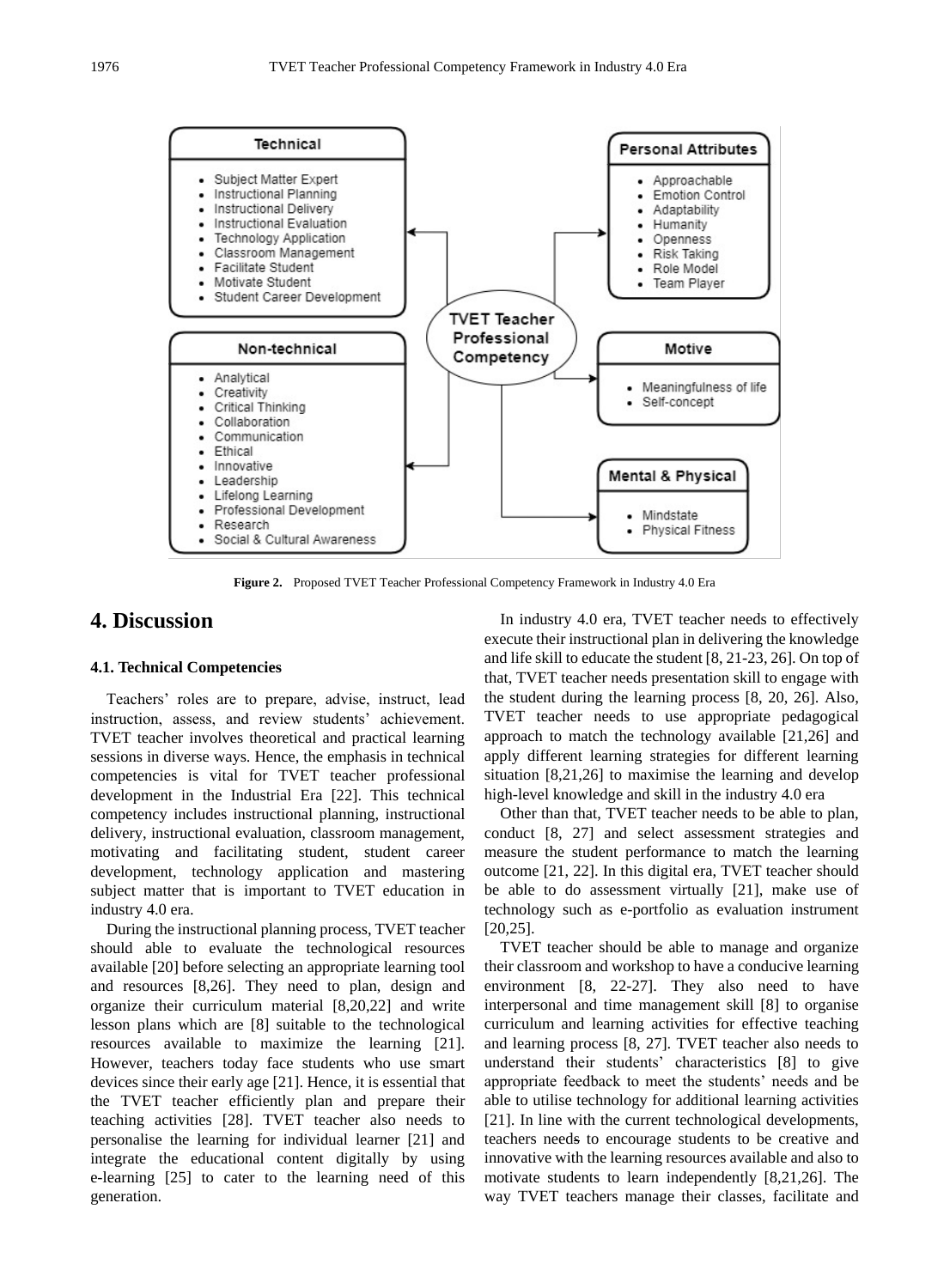motivate their students determined the success of student learning [3].

Other than that, TVET teachers need to able to supervise industrial training and project supervision [22]. They also need to provide career understanding and advice for students [22,26]. Vocational education aims to produce skilled and competitive worker for an industrial setting [3, 12, 13]. Thus, TVET teachers are expected to equip their students with the relevant industrial knowledge to facilitate the transition from school to work [8, 14, 15].

Besides that, TVET teachers should demonstrate mastery of skills and knowledge in their subject matter [8,21,25,26]. The rapid development of technology used in the industry has required TVET teachers to understand and update the curriculum and syllabuses used in their respective institutions to meet industrial needs [8,25]. TVET teachers need to frequently update and master their theoretical knowledge, practical skills and have industrial experiences to support and facilitate students at different points in the learning process [8, 21,26].

Finally, technology application is also considered as one of the sub-construct in technical competencies discussed in this study. In the rapid advancement of this digital age, teachers' ability to leverage the use of new technologies in the teaching process is highly significant [8,20,21,24,27]. TVET teachers are required to be digitally literate [21,20,8] and able to use educational technology tools and software applications that help them to plan, deliver and evaluate their instructional process effectively [8,20].

#### **4.2. Non-Technical Competencies**

Non-technical competencies is also referred to generic or 'soft' skills [24]. Competent professional TVET teachers must balance both their technical competencies and non-technical competencies to remain relevant [8]. To achieve this, TVET teachers need to develop their professionalism with strong non-technical skills and essential skills [22]. Due to the rapid change in technological advancement that demands relatively new sets of skills, lifelong learning has become the essential skill for TVET teacher career development [8]. TVET teachers need to keep up and be willing to learn and exploring emerging learning technologies used in education independently [8,21].

Because of that, TVET teachers need to have the skills to conduct research [8]. TVET teachers should be able to review, searching and selecting data, information and educational content to develop learning material and resources [8,22,25,27]. This research skill is needed for teacher skill development and innovation of learning material to enhance the learning process [22,27].

Besides that, the shift in the education paradigm in the digital era also requires TVET teachers to incorporate technology creativity [8,20,21,25,26] innovation [8,20,21] and critical thinking [8,21,24] in the learning process and

teaching strategies. The teacher needs to creatively design learning material by utilizing technology to meet student-specific need [8,20,21,25] and conducive learning environment [26]. TVET teacher needs to be innovative in making new learning material [26], actively involved in learning innovation by integrating technology in curriculum and use technology feature to enrich the learning process [8,20,21]. Critical thinking skill will help TVET teacher with problem-solving [8,24] and modify the learning resources to align with the learning outcome [21]. Besides critical thinking skill, TVET teacher also need analytical skill to analyses and searching information [8,20], identify quality and valid learning material [21], identify student need, and monitor student progress [25]

In addition, collaboration [8,20,21,24,25] and communication skill [8, 20, 21, 24-27] are also needed by TVET teacher in industry 4.0 era. TVET teacher needs to collaborate virtually with other educational community by sharing learning material, effective learning strategies and learner progress information [8,20,21,25]. The collaboration will be more successful with effective communication [20]. TVET teacher needs to have written, listening [8,21] and communicative skill [8,21,24,27]. They also need the ability to communicate in a different language [8,26] and are able to utilize technology such as the internet to communicate effectively [20,21,25].

Next, TVET teacher needs to enhance their professional development [8,23,27]. In this advance era, TVET teacher should have the ability to use technology such as e-portfolio to perform self-development and self-improvement [25,26,27]. They need to have professional knowledge and attitude toward the teaching profession [22,23,27] and also involve in school empowerment [8]. They also need to have educational insight and awareness of being an educator [8,26]. However, professional teaching profession should also prioritise ethics in their careers [8, 24, 27]. TVET teacher should apply professional work ethic [8,24,27] especially to keep learners' information confidential when using the technological resources [21,25].

Further, TVET teacher also needs leadership skill [8,22,24] Leadership skill includes the ability to lead the discussion [8], making the decision, manage conflict [8,24] and negotiate [8]. Lastly, TVET teacher needs to have social and environmental awareness of understanding the school condition and environment [8]. They need to abide by the rules of both local schools and government and respect the culture of the local community [8,22]. The teacher also needs to prepare the student to live in harmony with the environment and be able to select the most appropriate technology that respects the culture and local practice [21].

#### **4.3. Personal Attributes**

TVET Teacher should be professional, have a pleasant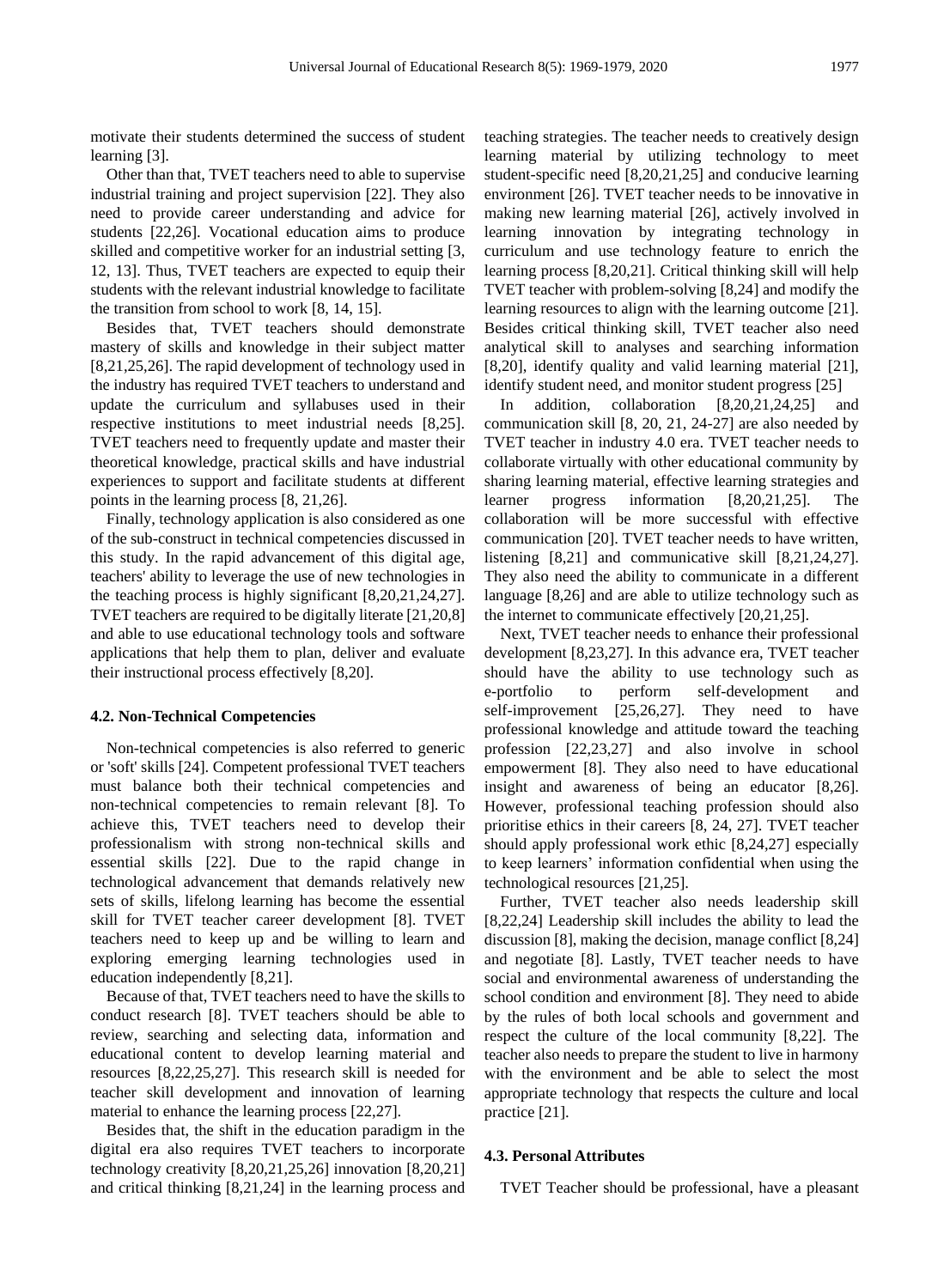personality to represent in his/her daily behaviour and possess high competence [30]. The gentle character of the teacher to enhance human relationships will become a demand in this digital era [1]. TVET teacher should be friendly [8] and easy to approach [21]. They also need to be calm and confident [8,23], mature, sensitive to students' differences and show enthusiasm during the teaching and learning process [21].

Next is teacher adaptability. Due to the rapid advancement of technology, teachers should be able to work comfortably and be adaptive to technological advancement. [21,26]. TVET teachers should be able to adapt to emerging technology, change strategies accordingly to support student need [21]. They also need to be flexible and able to work anywhere to provide support for students [8,21]. TVET teachers also need to become a team player [8,23,24]. They need to have initiative, discipline, positive work attitude, be cooperative, interactive, productive, responsible, outcome-oriented, efficient [8], independent, dedicated [23] and professional [24].

Even though this digital era is focusing on the technology, TVET teachers should have the values of humanity in themselves [8,21,23]. TVET teachers should have honesty, politeness, religiousness, respect toward others, [8] empathy [8,21] and tolerance [8,23]. In addition, TVET teacher should be open-minded and ready to face challenges and risk [8,21]. Consequently, teachers are required to prepare human capital without losing humanity, personality, and culture value [4]. Thus, teachers should have excellent personal characteristics to serve as a role model for students as well as provide quality education and support for students [8,21,26].

#### **4.4. Motive**

Symanyuk & Pecherkina [23] stated that "desire to build" one's own life" as one aspect requires for the professional development of a teacher. Self-concept, self-development, self-control are also considered as the component of teacher competencies in the industrial era [8]. With more teaching experience, teachers become more detailed and their self-perception as a successful person was formed; the emotional richness of life increases and the desire for professional self-development and independence become more important [23]. TVET teachers require for self-concept, including self-confident, self-improvement and personality, to motivate themselves to develop and be more successful [26,27]. Hence, motive is included as a construct in this study.

#### **4.5. Mental & Physical State**

Physical & mental fitness is necessary because TVET education does not only involve theoretical learning but require mental and physical endurance while doing practical training [22, 27]. Teachers should have a mental toughness to work under pressure[8, 26] high spirit [8] optimism and stability [23]. TVET teachers also need to maintain their health and stamina and have working durability [8] as part of their competencies.

### **5. Conclusions**

The SLR review answered both research questions in this study, which is to identify suitable construct and sub-construct of professional competencies needed by TVET teachers in Industry 4.0 era. The study pointed out that non-technical competency is as important as technical competence and reinforces with teacher personal attributes, their motive, and physical state in the TVET teacher profession in the Industry 4.0 era. In general, advanced technologies created are not to replace humans for improving productivity; instead, there must be close human-technology collaboration. Technical and academic institutions should create opportunities for technology adaptability, lifelong learning, and a future set of competencies to meet the challenge of the rapid change in professional competencies requirements for TVET teachers in Industry 4.0.

# **Acknowledgements**

This research was funded by University Teknologi Malaysia Fundamental Research Grant Scheme (UTMFR), Universiti Teknologi Malaysia under research vote 20H77. Special thanks go to the Research Management Centre of Universiti Teknologi Malaysia for managing the activities of this research.

## **REFERENCES**

- [1] Ningsih, T. (2019). Smart Teachers in Developing Students' Character in 4.0 Industrial Revolution Era. Proceeding of 3rd International Conference on Empowering Moslem Society in the 4.0 Industry Era, 3, 58–68.
- [2] Hong, S. K., & Yoon, S. C. (2018). A Study on the Development of Teacher Competency Standards in Digital Textbook Environment. 9th International Conference on Information and Communication Technology Convergence: ICT Convergence Powered by Smart Intelligence, ICTC 2018, 291–296.
- [3] Sunarto, & Supriadi, D. (2018). The Professionalism of Vocational Teachers in Central Java and Yogyakarta. Innovation Issues and Challenges in Education for Education Sustainability, (August), 11–27.
- [4] Indrawan, P. A., & E.Lay, A. (2019). Guidance and Counseling Teachers' Competency Perspective in the Era of Industrial Revolution 4.0. International Journal of